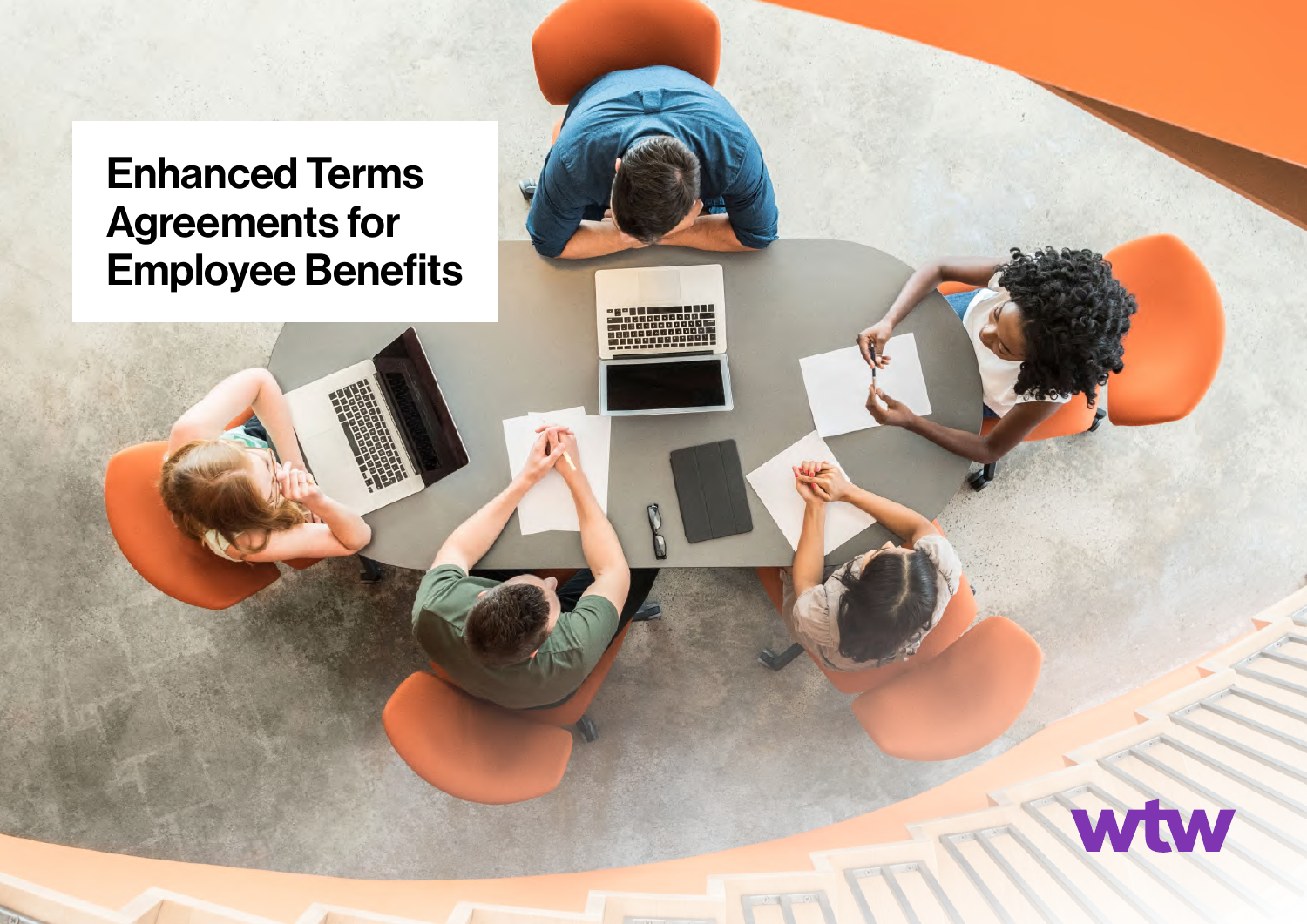### Recent global events have thrown up a host of new workplace wellbeing challenges for employers, both inside and outside of the workplace.

As well as piling obvious pressure on NHS resources and waiting lists, several significant knock-on effects have occurred - from restrictions on dental treatment to mental health and wellbeing issues, musculoskeletal problems after hours spent at makeshift home desks to the ticking time bomb of cancer tests not yet taken.

Today, hardening insurance markets may only increase budget uncertainty in benefit expenditure.

#### Following a review of leading providers, we can provide access to best-in-class solutions across:

- 
- UK and International Private Medical Insurance
- UK and International Group Life Assurance
- UK and International Income Protection
- Dental
- Critical Illness



### Key benefits



#### Lower cost

- Attractive terms below standard market rates, reducing your premiums
- Option to fix premiums beyond ordinary contracts, providing cost certainty

#### Better cover

- Wider range of benefits available
- Pre-existing conditions often removed giving faster access to private treatment for more employees
- Added-value services such as an Employee Assistance Programme helpline, DNA testing, rehabilitation services or access to an online health hub
- Higher cover limits



#### Better service

- Improved customer service e.g. dedicated account managers
- Reduced administration time e.g. designated points of contact



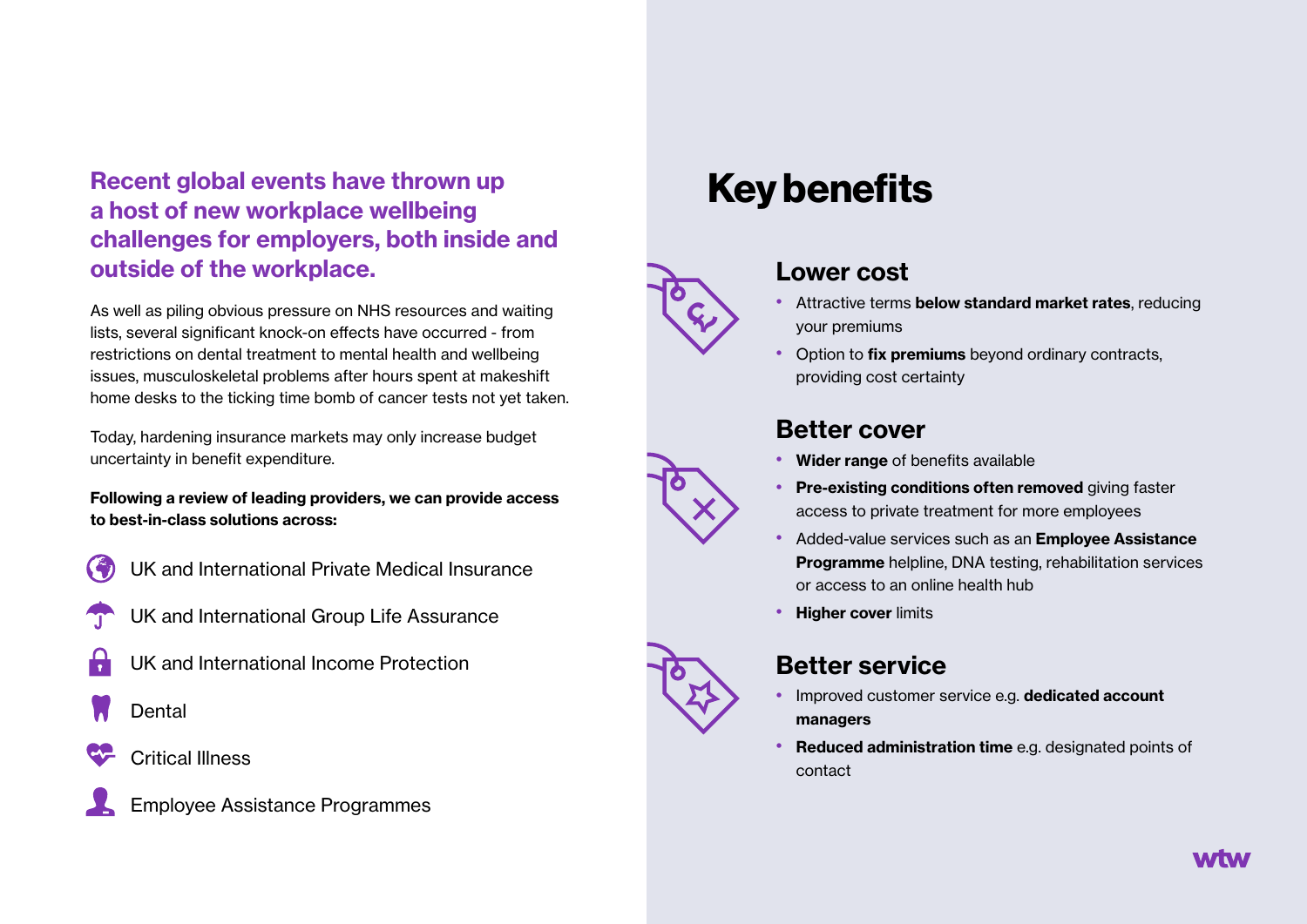### Driving a modern approach to your employee benefits

- Portfolio Enhanced benefit design with leading cover for employees to meet evolving needs of the workforce
- Financing Cost certainty in a hardening insurance marketplace
- Talent experience Enhanced employee access via remote and digital services
- Admin and operations Reduced administration time with higher free cover limits and online enrolment
- Analytics, insights and reporting Claim and activity data to support future decision making